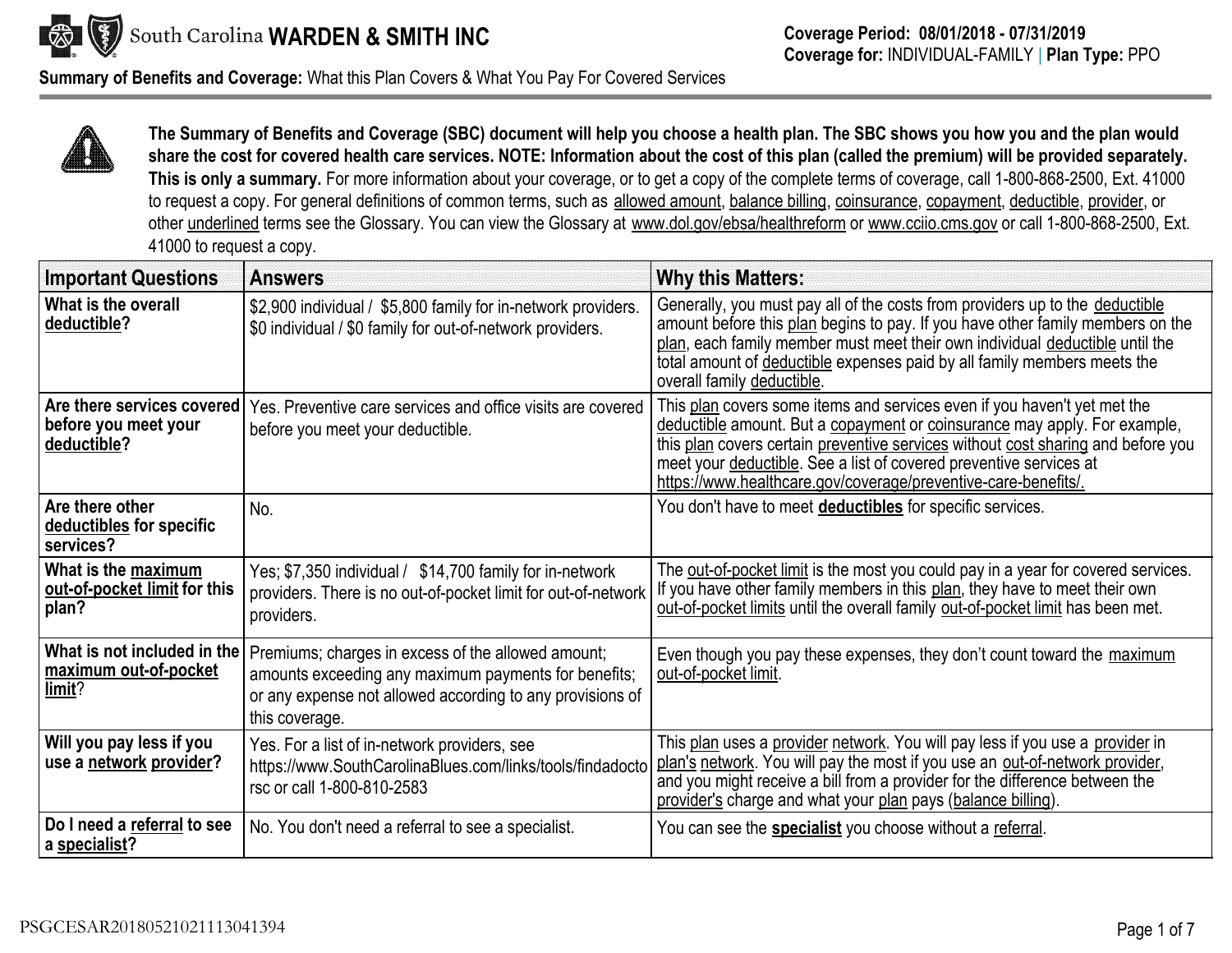$\triangle$ All **copayments** and **coinsurance** costs shown in this chart are after your **deductible** has been met, if <sup>a</sup> deductible applies.

|                                                              |                                                     | <b>What You Will Pay</b>                                                                                      |                                                              |                                                                                                                                                                                                                                                          |
|--------------------------------------------------------------|-----------------------------------------------------|---------------------------------------------------------------------------------------------------------------|--------------------------------------------------------------|----------------------------------------------------------------------------------------------------------------------------------------------------------------------------------------------------------------------------------------------------------|
| Common<br><b>Medical Event</b>                               | <b>Services You May Need</b>                        | <b>Network Provider</b><br>(You will pay the least)                                                           | <b>Out-Of-Network</b><br>Provider<br>(You will pay the most) | <b>Limitations, Exceptions &amp; Other</b><br><b>Important Information</b>                                                                                                                                                                               |
| If you visit a health care<br>provider's office or<br>clinic | Primary care visit to treat an injury or<br>illness | \$30 copay/visit Deductible<br>does not apply                                                                 | 50% coinsurance                                              | Copay doesn't include surgery, outpatient lab<br>and X-ray services (except for standard plain<br>film X-rays), second surgical opinion, dialysis,<br>chemotherapy, radiation therapy,<br>administration of specialty drugs,<br>endoscopies and imaging. |
|                                                              | Specialist visit                                    | \$60 copay/visit Deductible<br>does not apply                                                                 | 50% coinsurance                                              | Copay doesn't include surgery, outpatient lab<br>and X-ray services (except for standard plain<br>film X-rays), second surgical opinion, dialysis,<br>chemotherapy, radiation therapy,<br>administration of specialty drugs,<br>endoscopies and imaging. |
|                                                              | Preventive care/screening/immunization              | No charge                                                                                                     | Not covered                                                  | No charge for mammograms at a participating<br>provider.                                                                                                                                                                                                 |
| If you have a test                                           | Diagnostic test (x-ray, blood work)                 | 25% coinsurance                                                                                               | 50% coinsurance                                              | <b>NONE</b>                                                                                                                                                                                                                                              |
|                                                              | Imaging (CT/PET scans, MRIs)                        | 25% coinsurance                                                                                               | 50% coinsurance                                              | No benefit if not preapproved.                                                                                                                                                                                                                           |
| If you need drugs to<br>treat your illness or<br>condition   | Tier 1 Drugs                                        | \$15 copay/prescription<br>(retail) \$21<br>copay/prescription<br>(mail-order)Deductible does<br>not apply    | 50% coinsurance                                              | Quantity limits may apply. Some drugs may<br>require prior approval. No benefits if not<br>approved. Drugs that are considered specialty<br>drugs must be purchased from our Specialty<br>Pharmacy.                                                      |
|                                                              | Tier 2 Drugs                                        | \$40 copay/prescription<br>$(retail)$ \$108<br>copay/prescription<br>(mail-order)Deductible does<br>not apply | 50% coinsurance                                              | Quantity limits may apply. Some drugs may<br>require prior approval. No benefits if not<br>approved. Drugs that are considered specialty<br>drugs must be purchased from our Specialty<br>Pharmacy.                                                      |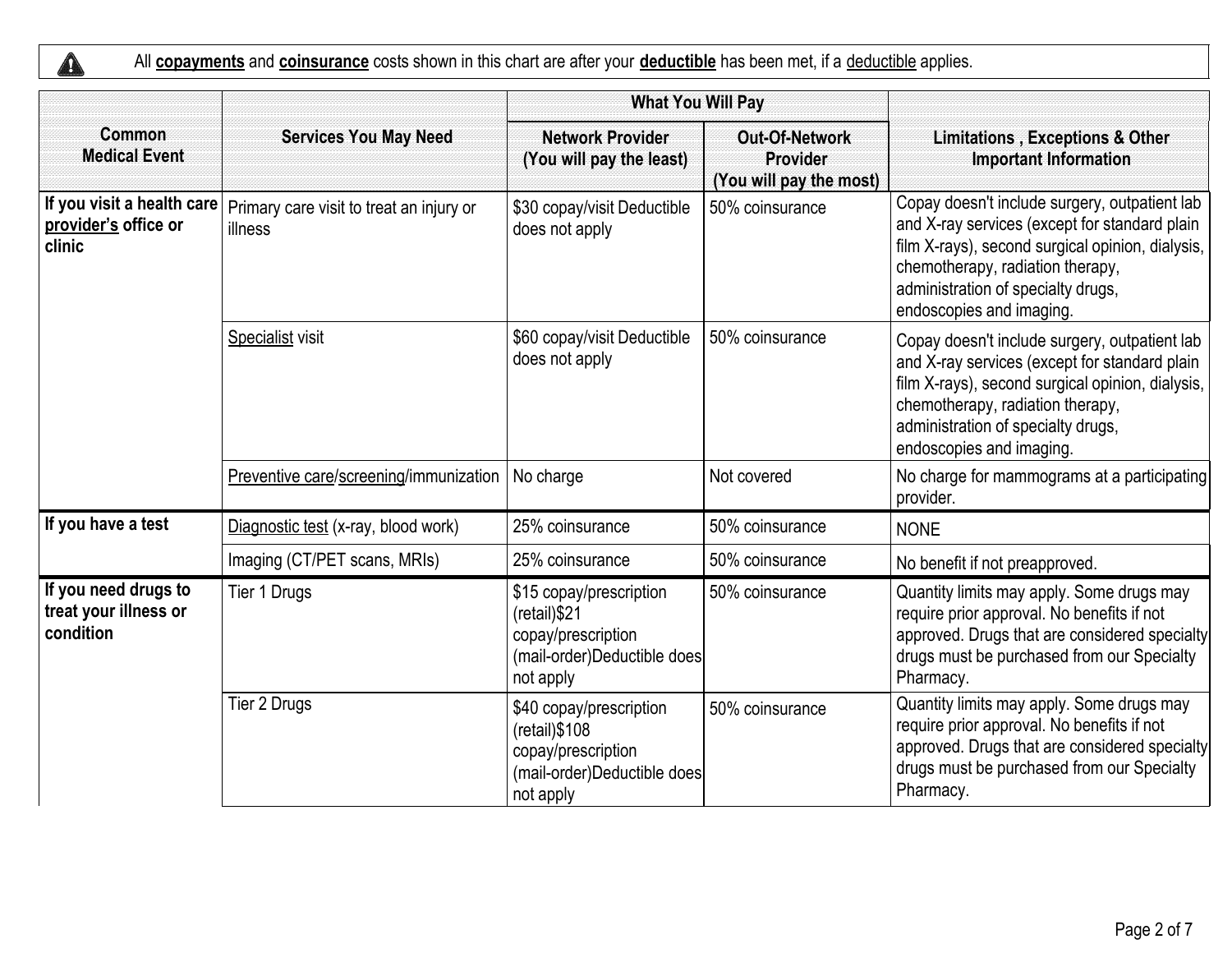|                                                                                                                                                                  |                                                   | <b>What You Will Pay</b>                                                                                     |                                                                                                                   |                                                                                                                                                                                                                                     |
|------------------------------------------------------------------------------------------------------------------------------------------------------------------|---------------------------------------------------|--------------------------------------------------------------------------------------------------------------|-------------------------------------------------------------------------------------------------------------------|-------------------------------------------------------------------------------------------------------------------------------------------------------------------------------------------------------------------------------------|
| Common<br><b>Medical Event</b>                                                                                                                                   | <b>Services You May Need</b>                      | <b>Network Provider</b><br>(You will pay the least)                                                          | <b>Out-Of-Network</b><br>Provider<br>(You will pay the most)                                                      | <b>Limitations, Exceptions &amp; Other</b><br><b>Important Information</b>                                                                                                                                                          |
|                                                                                                                                                                  | Tier 3 Drugs                                      | \$100 copay/prescription<br>(retail) \$270<br>copay/prescription<br>(mail-order)Deductible does<br>not apply | 50% coinsurance                                                                                                   | Quantity limits may apply. Some drugs may<br>require prior approval. No benefits if not<br>approved. Drugs that are considered specialty<br>drugs must be purchased from our Specialty<br>Pharmacy.                                 |
| More information about<br>prescription drug<br>coverage is available at<br>www.SouthCarolinaBlu<br>es.com/links/metallic/ph<br>armacy/BusinessBlueE<br>ssentials | Tier 4 Drugs                                      | \$300 copay/prescription<br>Deductible does not apply                                                        | Not covered                                                                                                       | Quantity limits may apply. Some drugs may<br>require prior approval. No benefits if not<br>approved. Drugs that are considered specialty<br>drugs must be purchased from our Specialty<br>Pharmacy.                                 |
| If you have outpatient<br>surgery                                                                                                                                | Facility fee (e.g., ambulatory surgery<br>center) | 25% coinsurance                                                                                              | 50% coinsurance                                                                                                   | 50% reduction of allowed amount if not<br>preapproved for hysterectomy or septoplasty.<br>Cosmetic surgery is not covered.                                                                                                          |
|                                                                                                                                                                  | Physician/surgeon fees                            | 25% coinsurance                                                                                              | 50% coinsurance                                                                                                   | 50% reduction of allowed amount if not<br>preapproved for hysterectomy or septoplasty.<br>Cosmetic surgery is not covered.                                                                                                          |
| If you need immediate<br>medical attention                                                                                                                       | <b>Emergency room services</b>                    | \$300 copay/visit, then 25%<br>coinsurance                                                                   | Facility charges only -<br>\$300 copay/visit, then<br>25% coinsurance. All other<br>charges - 50%<br>coinsurance. | <b>NONE</b>                                                                                                                                                                                                                         |
|                                                                                                                                                                  | <b>Emergency medical transportation</b>           | 25% coinsurance                                                                                              | 50% coinsurance                                                                                                   | <b>NONE</b>                                                                                                                                                                                                                         |
|                                                                                                                                                                  | Urgent care                                       | \$60 copay/visit Deductible<br>does not apply                                                                | 50% coinsurance                                                                                                   | Copay doesn't include surgery, outpatient lab<br>and X-ray services (except for standard plain<br>film X-rays), second surgical opinion, dialysis,<br>chemotherapy, radiation therapy, specialty<br>drugs, endoscopies and imaging. |
| If you have a hospital<br>stay                                                                                                                                   | Facility fee (e.g., hospital room)                | 25% coinsurance                                                                                              | 50% coinsurance                                                                                                   | Room and board denied if stay is not<br>preapproved. No benefits for human<br>organ/tissue transplant if not preapproved and<br>at designated provider.                                                                             |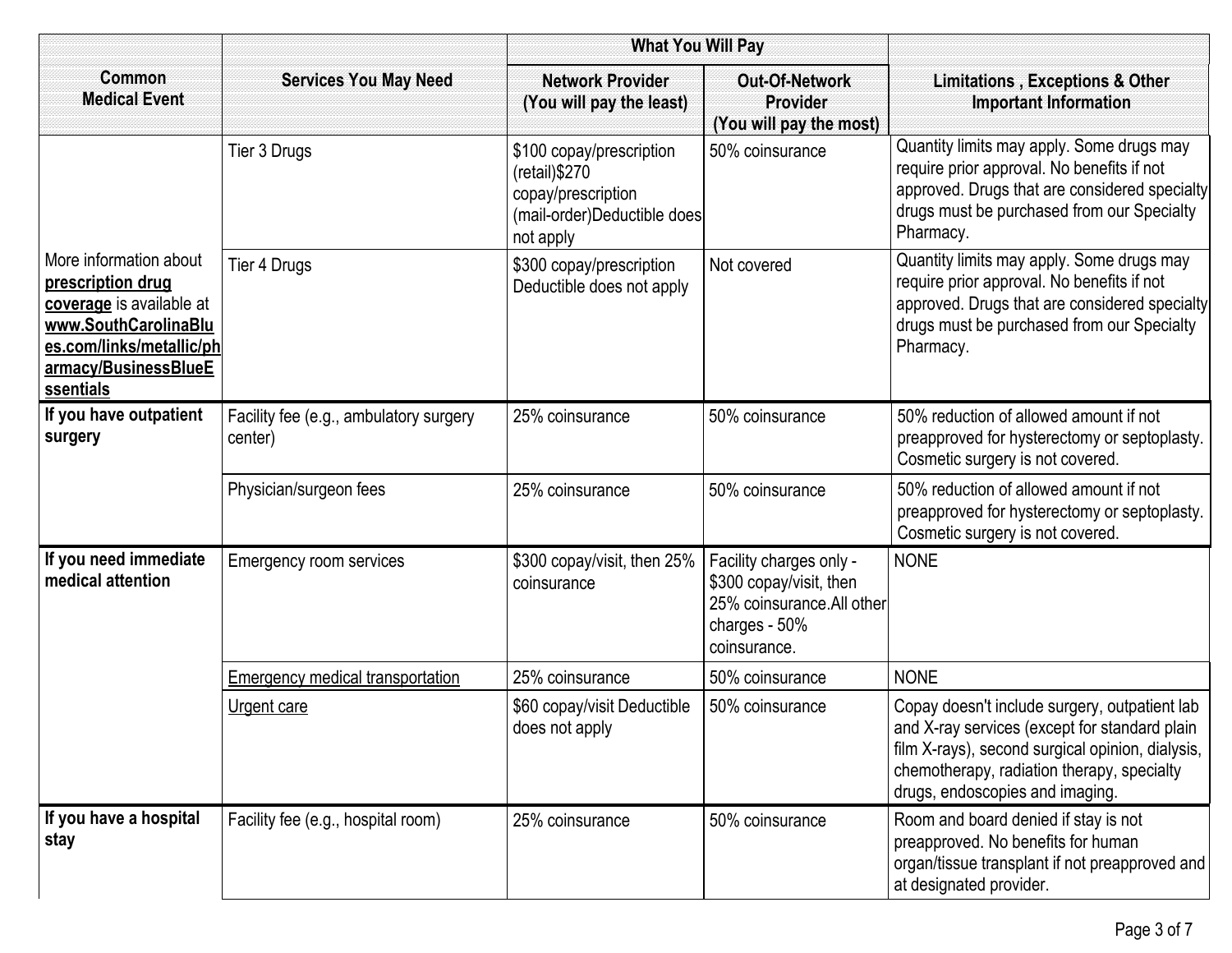|                                                                                 | <b>What You Will Pay</b>                  |                                                            |                                                              |                                                                                                                                                                                                                                                                |
|---------------------------------------------------------------------------------|-------------------------------------------|------------------------------------------------------------|--------------------------------------------------------------|----------------------------------------------------------------------------------------------------------------------------------------------------------------------------------------------------------------------------------------------------------------|
| <b>Common</b><br><b>Medical Event</b>                                           | <b>Services You May Need</b>              | <b>Network Provider</b><br>(You will pay the least)        | <b>Out-Of-Network</b><br>Provider<br>(You will pay the most) | <b>Limitations, Exceptions &amp; Other</b><br><b>Important Information</b>                                                                                                                                                                                     |
|                                                                                 | Physician/surgeon fee                     | 25% coinsurance                                            | 50% coinsurance                                              | No benefits for human organ/tissue transplant<br>if not preapproved and at designated provider.                                                                                                                                                                |
| If you have mental<br>health, behavioral<br>health, or substance<br>abuse needs | Outpatient services                       | 25% coinsurance                                            | 50% coinsurance                                              | \$30 copay/visit for in-network office visit. No<br>benefits for psychological testing, repetitive<br><b>Transcranial Magnetic Stimulation, intensive</b><br>outpatient services, partial hospitalization and<br>electroconvulsive therapy if not preapproved. |
|                                                                                 | Inpatient services                        | 25% coinsurance                                            | 50% coinsurance                                              | No benefits if not preapproved.                                                                                                                                                                                                                                |
| If you are pregnant                                                             | <b>Office Visits</b>                      | \$30 copay/initial visit only<br>Deductible does not apply | 50% coinsurance                                              | Depending on the type of services, a<br>copayment, coinsurance, or deductible may<br>apply. Maternity care may include tests and<br>services described elsewhere in the SBC (i.e.<br>ultrasound.)                                                              |
|                                                                                 | Childbirth/delivery professional services | 25% coinsurance                                            | 50% coinsurance                                              | <b>NONE</b>                                                                                                                                                                                                                                                    |
|                                                                                 | Childbirth/delivery facility services     | 25% coinsurance                                            | 50% coinsurance                                              | No benefits for termination of pregnancy,<br>except in limited circumstances.                                                                                                                                                                                  |
| If you need help<br>recovering or have<br>other special health<br>needs         | Home health care                          | 25% coinsurance                                            | 50% coinsurance                                              | Limited to 60 visits/year. No benefits if not<br>preapproved.                                                                                                                                                                                                  |
|                                                                                 | <b>Rehabilitation services</b>            | 25% coinsurance                                            | 50% coinsurance                                              | Physical, occupational and speech therapy<br>limited to 15 Rehabilitative visits/year<br>combined. No inpatient benefits if not<br>preapproved.                                                                                                                |
|                                                                                 | <b>Habilitation services</b>              | 25% coinsurance                                            | 50% coinsurance                                              | Physical, occupational and speech therapy<br>limited to 15 Habilitative visits/year combined.<br>No inpatient benefits if not preapproved.                                                                                                                     |
|                                                                                 | Skilled nursing care                      | 25% coinsurance                                            | 50% coinsurance                                              | Limited to 60 days/year. Room and board<br>denied if stay is not preapproved.                                                                                                                                                                                  |
|                                                                                 | Durable medical equipment                 | 25% coinsurance                                            | Not covered                                                  | Excludes repair of, replacement of and<br>duplicate. No benefits if not preapproved<br>when cost is \$500 or more.                                                                                                                                             |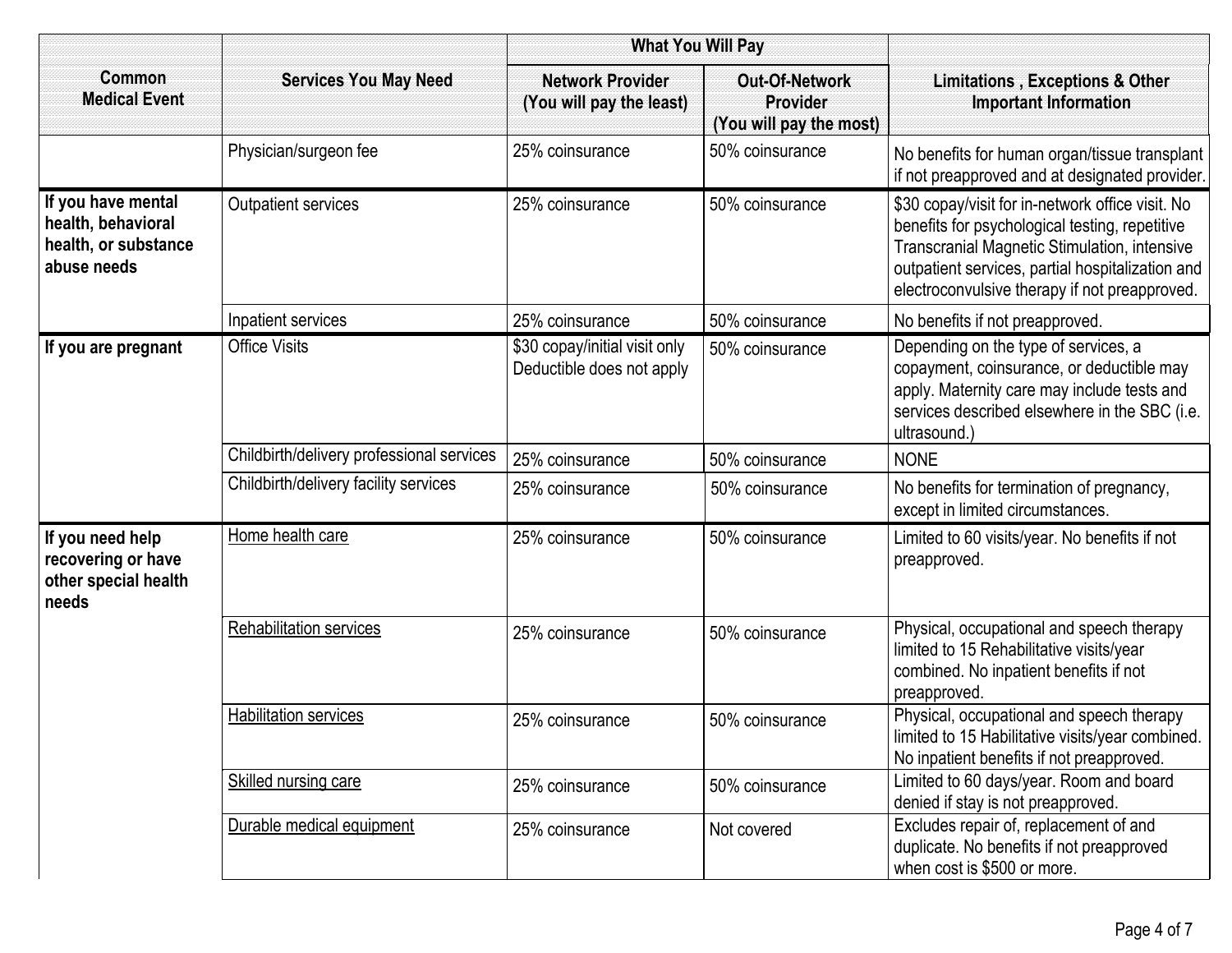|                                           |                              | <b>What You Will Pay</b>                            |                                                              |                                                                                                                 |  |
|-------------------------------------------|------------------------------|-----------------------------------------------------|--------------------------------------------------------------|-----------------------------------------------------------------------------------------------------------------|--|
| <b>Common</b><br><b>Medical Event</b>     | <b>Services You May Need</b> | <b>Network Provider</b><br>(You will pay the least) | Out-Of-Network<br><b>Provider</b><br>(You will pay the most) | <b>Limitations, Exceptions &amp; Other</b><br>Important Information                                             |  |
|                                           | Hospice service              | 25% coinsurance                                     | 50% coinsurance                                              | Limited to 6 months/episode. No benefits if not<br>preapproved.                                                 |  |
| If your child needs<br>dental or eye care | Children's eye exam          | $$25$ copay                                         | Not covered                                                  | Limited to one eye exam per benefit period                                                                      |  |
|                                           | Children's glasses           | \$50 copay                                          | Not covered                                                  | Limited to once per benefit period for frames<br>and lenses. Contacts covered only when<br>medically necessary. |  |
|                                           | Children's dental check-up   | Not covered                                         | Not covered                                                  | <b>NONE</b>                                                                                                     |  |

## **Excluded Services & Other Covered Services:**

Services Your Plan Does NOT Cover (Check your policy or plan document for more information and a list of any other <u>excluded services.</u>)

- **Abortion services**
- Cosmetic surgery
- **Hearing aids**
- Private duty nursing
- Routine foot care
- 
- Dental care (Adult) Infertility treatment
- Residential and custodial care
- 
- Acupuncture **Acupuncture CONSIDER Acupuncture Bariatric surgery** 
	- Dental check-up (Child)
	-
	- Long-term care<br>Routine eve care (Adult)
	- Varicose veins treatment Weight loss programs

Other Covered Services. (Limitations may apply to these services. This isn't a complete list. Please see your plan document.)

- Chiropractic care (if purchased separately)
- Non-emergency care when traveling outside the U.S. See <www.SouthCarolinaBlues.com/members/findaprovid>er.aspx

### **Your Rights to Continue Coverage:**

There are agencies that can help if you want to continue your coverage after it ends. The contact information for those agencies is: The State Insurance Department, U.S. Department of Labor, Employee Benefits Security Administration at 1-866-444-3272 or <u><www.dol.gov/ebsa></u>, or the U.S. Department of Health and Human Services at 1-877-267-2323 x61565 or <u><www.cciio.cms.gov></u>. Other options to continue coverage are available to you too, including buying individual insurance coverage through the Health Insurance Marketplace. For more information about the Marketplace, visit <u><http://www.HealthCare.gov></u> or call 1-800-318-2596.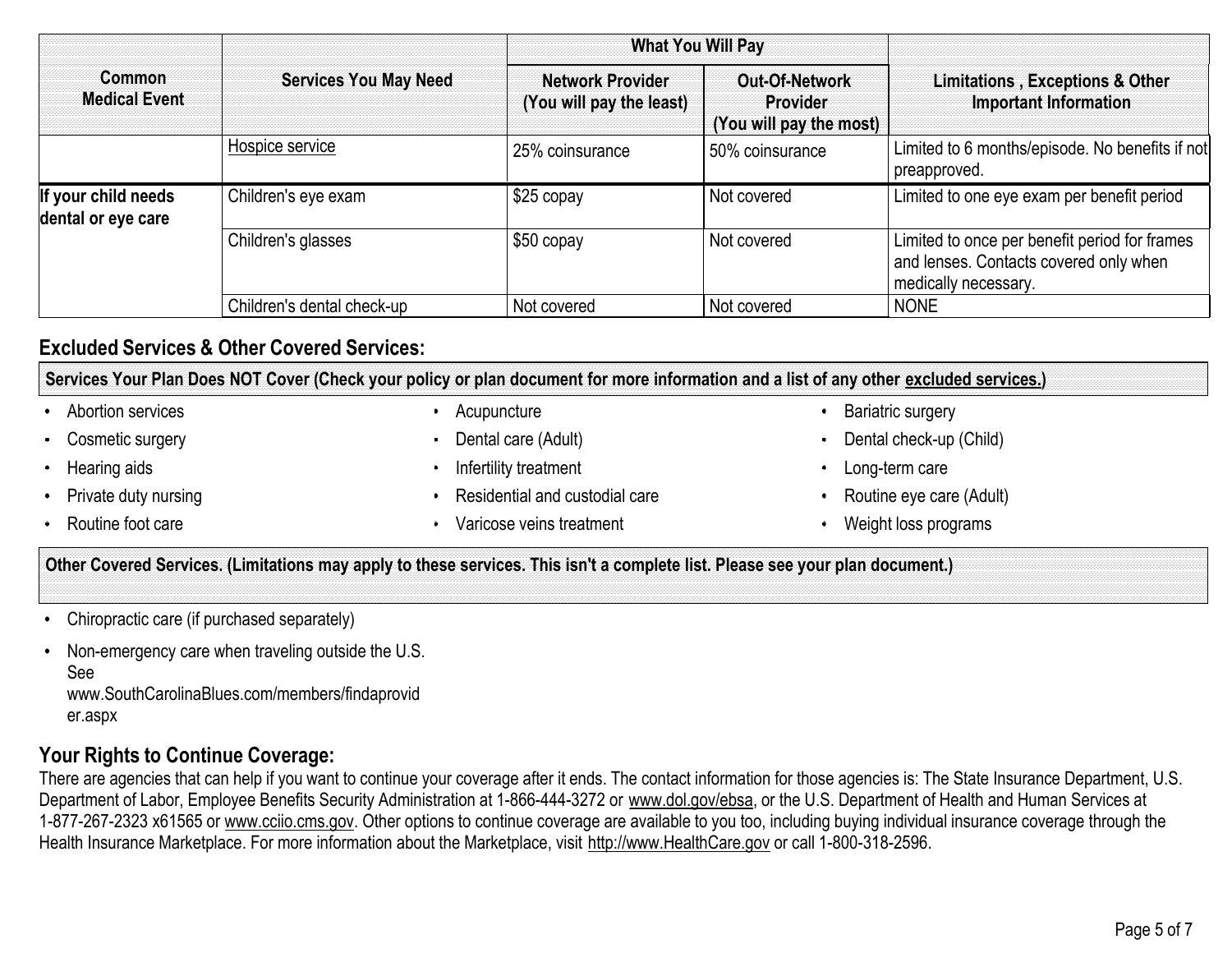### **Your Grievance and Appeals Rights:**

There are agencies that can help if you have <sup>a</sup> complaint against your plan for <sup>a</sup> denial of <sup>a</sup> claim. This complaint is called <sup>a</sup> grievance or appeal. For more information about your rights, look at the explanation of benefits you will receive for that medical claim. Your plan documents also provide complete information to submit a claim appeal<br>see all the complete the complete all the subst or <sup>a</sup> grievance for any reason to your plan. For more information about your rights, this notice, or assistance, contact: the plan at 1-800-868-2500, Ext. <sup>41000</sup> or visit <u><www.SouthCarolinaBlues.com>,</u> the U.S. Department of Labor, Employee Benefits Security Administration at 1-866-444-3272 or <u><www.dol.gov/ebsa/healthreform></u>, your state office of health insurance customer assistance at: 1-800-768-3467 or visit <u><www.doi.sc.gov></u>.

## **Does this Coverage Provide Minimum Essential Coverage? Yes**

If you don't have Minimum Essential Coverage for <sup>a</sup> month, you'll have to make <sup>a</sup> payment when you file your tax return unless you qualify for an exemption from the requirement that you have health coverage for that month.

## **Does this Coverage Meet the Minimum Value Standard? Yes**

If your plan doesn't meet the Minimum Value Standards, you may be eligible for <sup>a</sup> premium tax credit to help you pay for <sup>a</sup> plan through the Marketplace.

\*For more information about limitations and exceptions, see the plan or policy document at <www.SouthCarolinaBlues.com>.

––––––––––––––––––––––To see examples of how this plan might cover costs for <sup>a</sup> sample medical situation, see the next section.––––––––––– –––––––––––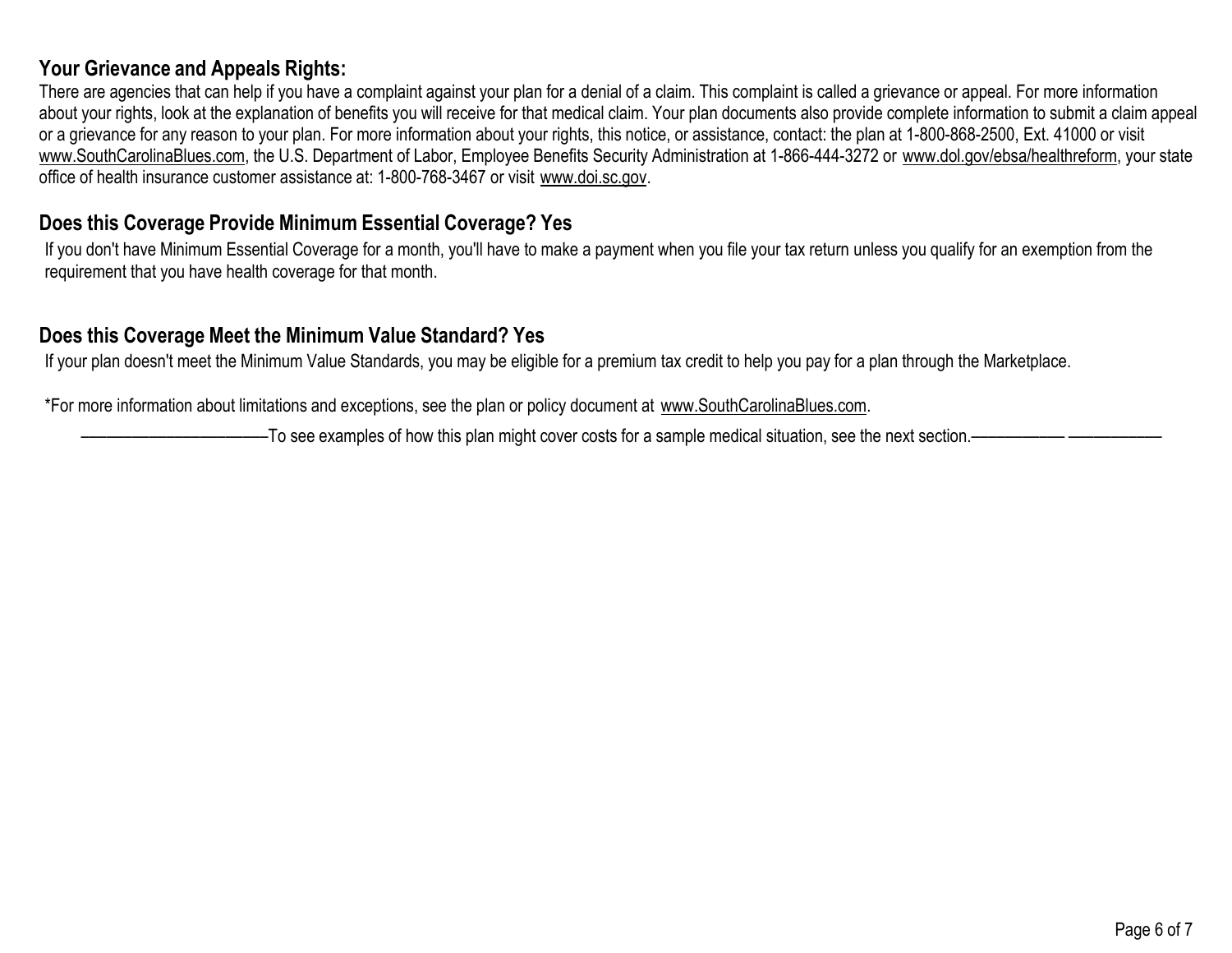# **About these Coverage Examples:**



**This is not <sup>a</sup> cost estimator.** Treatments shown are just examples of how this plan might cover medical care. Your actual costs will be different depending on the actual care you receive, the prices your <u>providers</u> charge, and many other factors. Focus on the cost sharing amounts (<u>deductibles, copayments</u> and <u>coinsurance</u>) and excluded services under the plan. Use this information to compare the portion of costs you might pay under different health plans. Please note these coverage examples are based on self-only coverage.

| The plan's overall deductible          | \$2,900 |
|----------------------------------------|---------|
| and a hospital delivery)               |         |
| (9 months of in-network pre-natal care |         |
| <b>Peg is Having a Baby</b>            |         |
|                                        |         |

- **Specialist copayment \$60**
- **Hospital (facility) coinsurance25%**
- **25%Other coinsurance**

 **This EXAMPLE event includes services like:** Specialist office visits (prenatal care) Childbirth/Delivery Professional Services Childbirth/Delivery Facility Services Diagnostic tests (ultrasounds and blood work) Specialist visit (anesthesia)

| <b>Total Example Cost</b>       | \$12,700 |
|---------------------------------|----------|
| In this example, Peg would pay: |          |
| <b>Cost Sharing</b>             |          |
| Deductibles                     | \$2,900  |
| Copayments                      | \$100    |
| Coinsurance                     | \$3,100  |
| What icn't covered              |          |

| The total Peg would pay is | \$6,160 |
|----------------------------|---------|
| Limits or exclusions       | \$60    |
| What isn't covered         |         |
|                            |         |

| <b>Managing Joe's type 2 Diabetes</b><br>(a year of routine in-network care of a<br>well-controlled condition) |         |
|----------------------------------------------------------------------------------------------------------------|---------|
| The plan's overall deductible                                                                                  | \$2,900 |
| <b>Specialist copayment</b>                                                                                    | \$60    |
| <b>Hospital (facility) coinsurance</b>                                                                         | 25%     |
| Other coinsurance                                                                                              | 25%     |
| This EXAMPLE event includes services like:<br>Primary care physician office visits (including disease          |         |

education) Diagnostic tests (blood work) Prescription drugs Durable medical equipment (glucose meter)

| \$7.400<br><b>Total Example Cost</b> |
|--------------------------------------|
|--------------------------------------|

| The total Joe would pay is      | \$2,090 |
|---------------------------------|---------|
| Limits or exclusions            | \$60    |
| What isn't covered              |         |
| Coinsurance                     | \$30    |
| Copayments                      | \$1,900 |
| Deductibles                     | \$100   |
| <b>Cost Sharing</b>             |         |
| In this example, Joe would pay: |         |

#### **Mia's Simple Fracture (in-network emergency room visit and follow up care)**

**The plan's overall deductible \$2,900 Specialist copayment \$60Hospital (facility) coinsurance25%**

#### **25%Other coinsurance**

 **This EXAMPLE event includes services like:** Emergency room care (including medical supplies) Diagnostic test (x-ray) Durable medical equipment (crutches) Rehabilitation services (physical therapy)

| <b>Total Example Cost</b> | \$1.900 |
|---------------------------|---------|

In this example, Mia would pay:

| <b>Cost Sharing</b>        |         |  |
|----------------------------|---------|--|
| Deductibles                | \$800   |  |
| Copayments                 | \$1,100 |  |
| Coinsurance                | \$300   |  |
| What isn't covered         |         |  |
| Limits or exclusions       |         |  |
| The total Mia would pay is | \$2,200 |  |

The **plan** would be responsible for the other costs of these EXAMPLE covered services.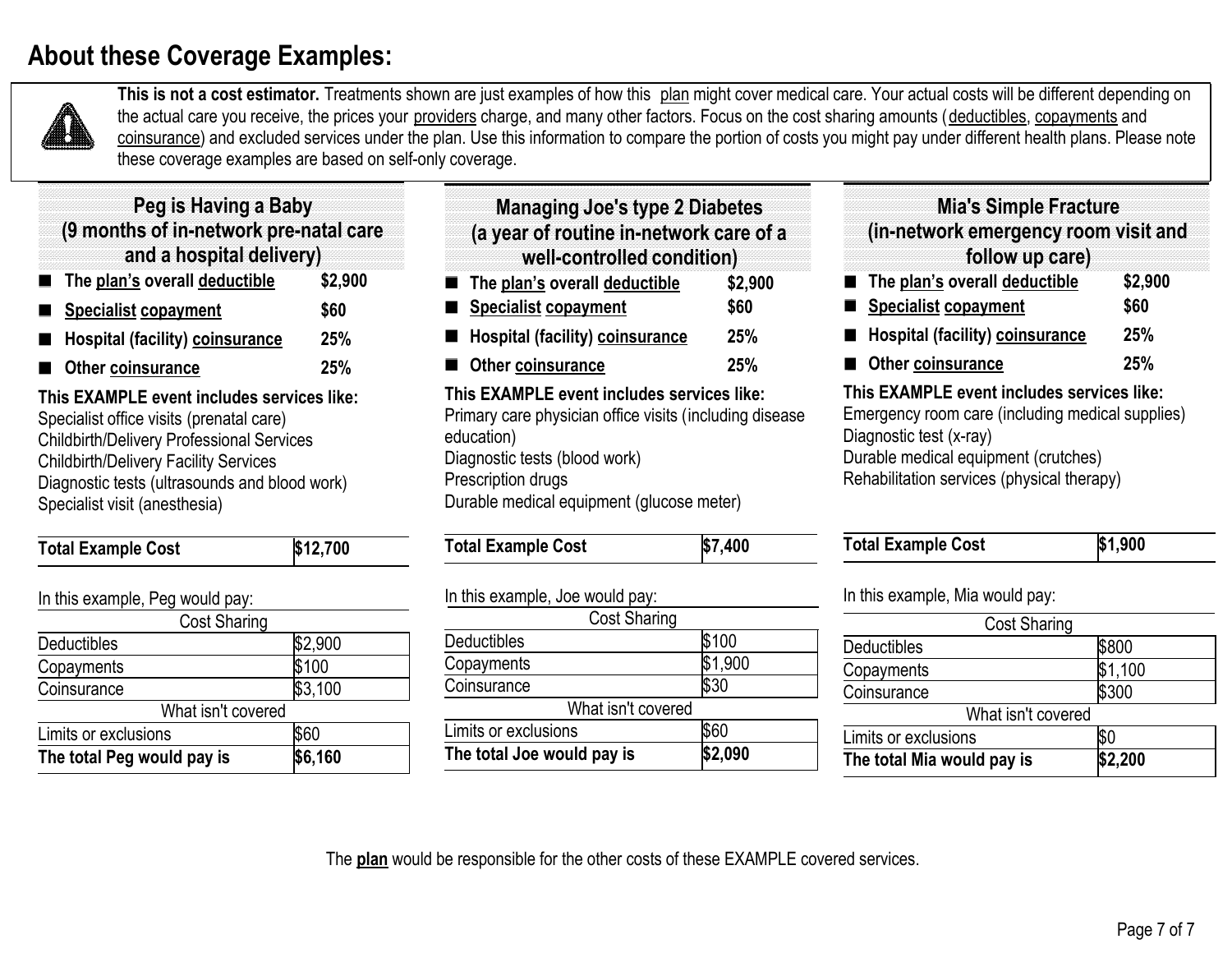#### **Non-Discrimination Statement and Foreign Language Access**

We do not discriminate on the basis of race, color, national origin, disability, age, sex, gender identity, sexual orientation or health status in our health plans, when we enroll members or provide benefits.

If you or someone you're assisting is disabled and needs interpretation assistance, help is available at the contact number posted on our website or listed in the materials included with this notice.

Free language interpretation support is available for those who cannot read or speak English by calling one of the appropriate numbers listed below.

If you think we have not provided these services or have discriminated in any way, you can file a grievance online at contact@hrcompliance.com or by calling our Compliance area at<br>4.999.999.9999.94bs U.S. Desertment of Use 1-800-832-9686 or the U.S. Department of Health and Human Services, Office for Civil Rights at 1-800-368-1019 or 1-800-537-7697(TDD).

Si usted, o alguien a quien usted está avudando, tiene preguntas acerca de este plan de salud, tiene derecho a obtener avuda e información en su idioma sin costo alguno. Para hablar con un intérprete, llame al 1-844-396-0183. (Spanish)

如果您,或是您正在協助的對象,有關於本健康計畫方面的問題,您有權利免費以您的母語得到幫助和訊息。洽詢一位翻譯員,請撥電話 [在此插入數字 1-844-396-0188<sub>o</sub> (Chinese)

Nếu quý vị, hoặc là người mà quý vị đang giúp đỡ, có những câu hỏi quan tâm về chương trình sức khỏe này, quý vị sẽ được giúp đở với các thông tin bằng ngôn ngữ của quý vị miễn phí. Để nói chuyện với một thông dịch viên, xin gọi 1-844-389-4838 (Vietnamese)

이 건보험에 관하여 궁금한 사항 혹은 질문이 있으시면 1-844-396-0187 로 연락주십시오. 귀하의 비용 부담없이 한국어로 도와드립니다. PC 명조 (Korean)

Kung ikaw, o ang iyong tinutulungan, ay may mga katanungan tungkol sa planong pangkalusugang ito, may karapatan ka na makakuha ng tulong at impormasyon sa iyong wika nang walang gastos. Upang makausap ang isang tagasalin, tumawag sa 1-844-389-4839. (Tagalog)

Если у Вас или лица, которому вы помогаете, имеются вопросы по поводу Вашего плана медицинского обслуживания, то Вы имеете право на бесплатное получение помощи и информации на русском языке. Для разговора с переводчиком позвоните по телефону 1-844-389-4840. (Russian)

> إن كان لديك أو لدى شخص تساعده أسئلة بخصوص خطة الصحة هذه، فلديك الحق في الحصول على المساعدة والمعلومات الضرورية بلغتك من دون ابة تكلفة للتحدث مع مترجم اتصل ب 396-396-344-3) (Arabic)